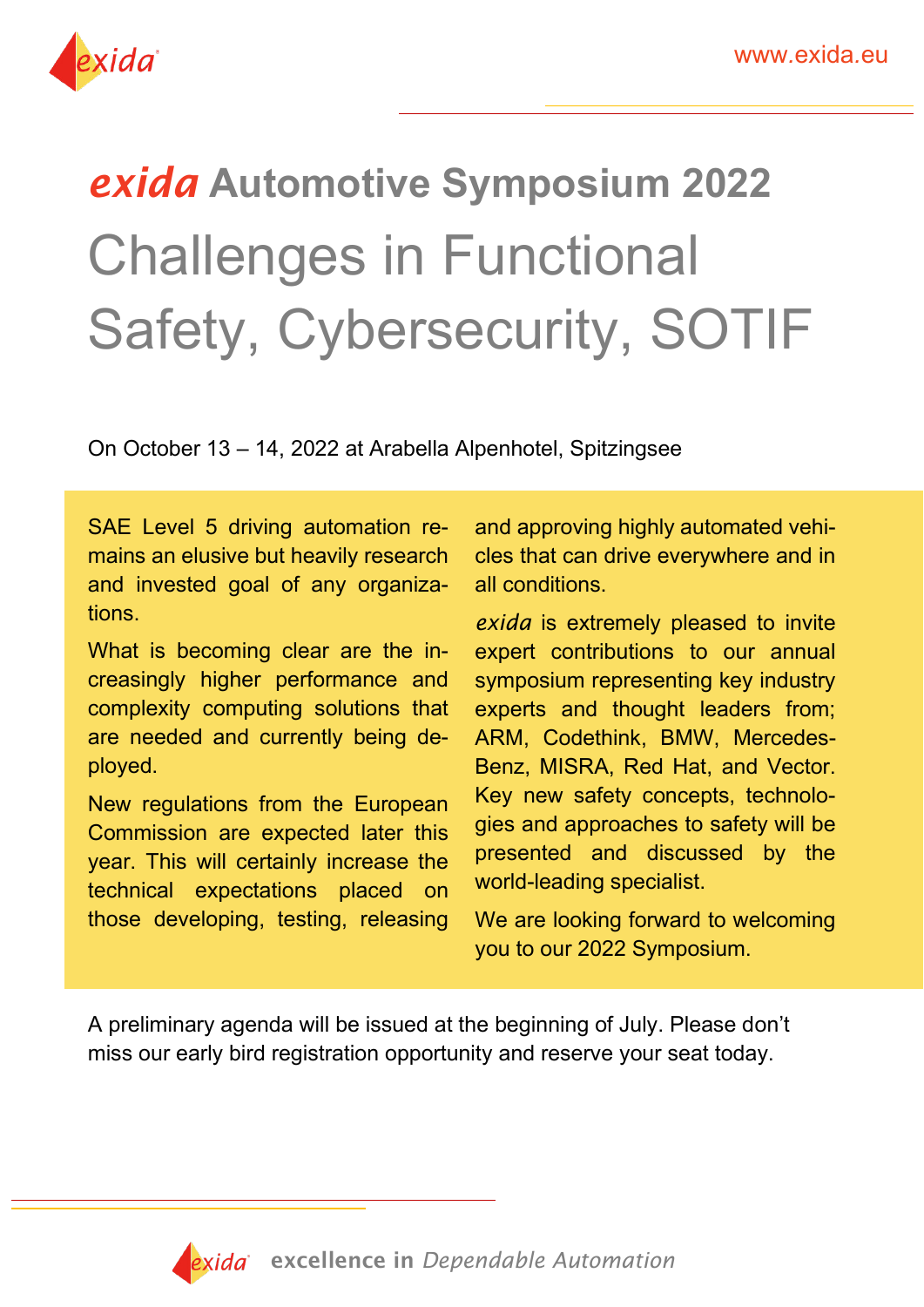

# **Our Symposium Location**



### **Conferences that offer new perspectives**



Hear the stillness. Find tranquility and concentration. This is the ideal place for creative and effective work. 





**You can expect two unforgettable days full of information, exchange, and impressions at an altitude of 1,100m (3,600ft) in an unmistakable Alpine landscape.** 

- Wednesday October 12<sup>th</sup> meet and greet / champagne reception.
- Two nights (October  $12<sup>th</sup> / 13<sup>th</sup>$ ) in a single room
- October 13<sup>th</sup> and 14<sup>th</sup>: two days symposium with food and drinks<sup>\*</sup>

Location:<http://www.arabella-alpenhotel.com/how-to-get-there/>

\*soft drinks, beer, wine, coffee, tea. Other alcoholic drinks will be on your own expenses.



excellence in *Dependable Automation*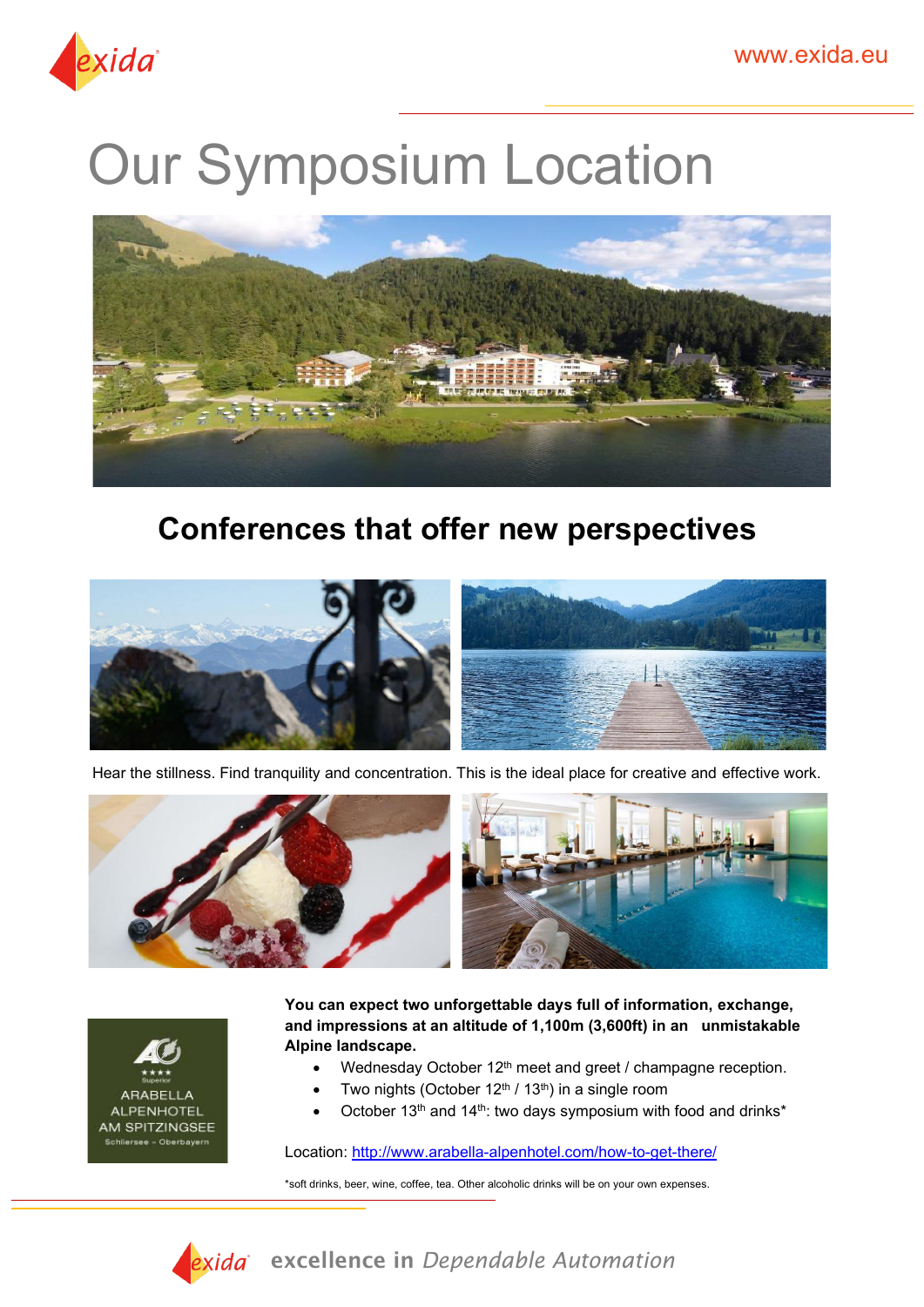

## Registration Form ONSITE

#### I register for the: *exida* **Automotive Symposium 2022**

**Date:** October 13 and 14, 2022

**Location:** Arabella Alpenhotel am Spitzingsee Seeweg 7 D-83727 Schliersee-Spitzingsee Germany [www.arabella-alpenhotel.com](http://www.arabella-alpenhotel.com/) **Price:** € 1,695. -- + tax The price includes the accommodation.

For registration until 15th of July 2022 we will grant an early bird discount of 10% (1.525. -- + tax). Please enter the billing address:

| Company:                  |  |
|---------------------------|--|
| Name:                     |  |
| Department:               |  |
| Street.                   |  |
| Post code, city, country: |  |
| Email:                    |  |
| Phone number:             |  |

Please send the filled page via email to [kerstin.tietel@exida.com.](mailto:kerstin.tietel@exida.com)

**Booking conditions:** The symposium will be held in English and the presentation slides will be in English. In case the registered participant sends a written cancellation 50 day before the start of the symposium the cancellation will be free of charge. Until 21 days before the start of the symposium a cancellation fee of 50% of the fee will be charged. For later cancellations done by registered participants the complete training costs will be charged. A replacement of the registered participant with another person is possible at any time. The acceptance of the conditions is part of the registration. *exida.com* GmbH reserves the right to cancel the symposium at short notice and in writing. In this case only the symposium fee incl. accommodation will be refunded.

**Data protection:** The collected personal data is only stored and used for internal purposes related to the management of the training. This data is protected by limited access rights. The duration of the archiving depends on the legal requirements.

\_\_\_\_\_\_\_\_\_\_\_\_\_\_\_\_\_\_\_\_\_\_\_\_\_\_\_\_\_\_\_\_\_\_\_\_\_\_\_\_\_\_\_\_\_

Date Signature



excellence in *Dependable Automation*